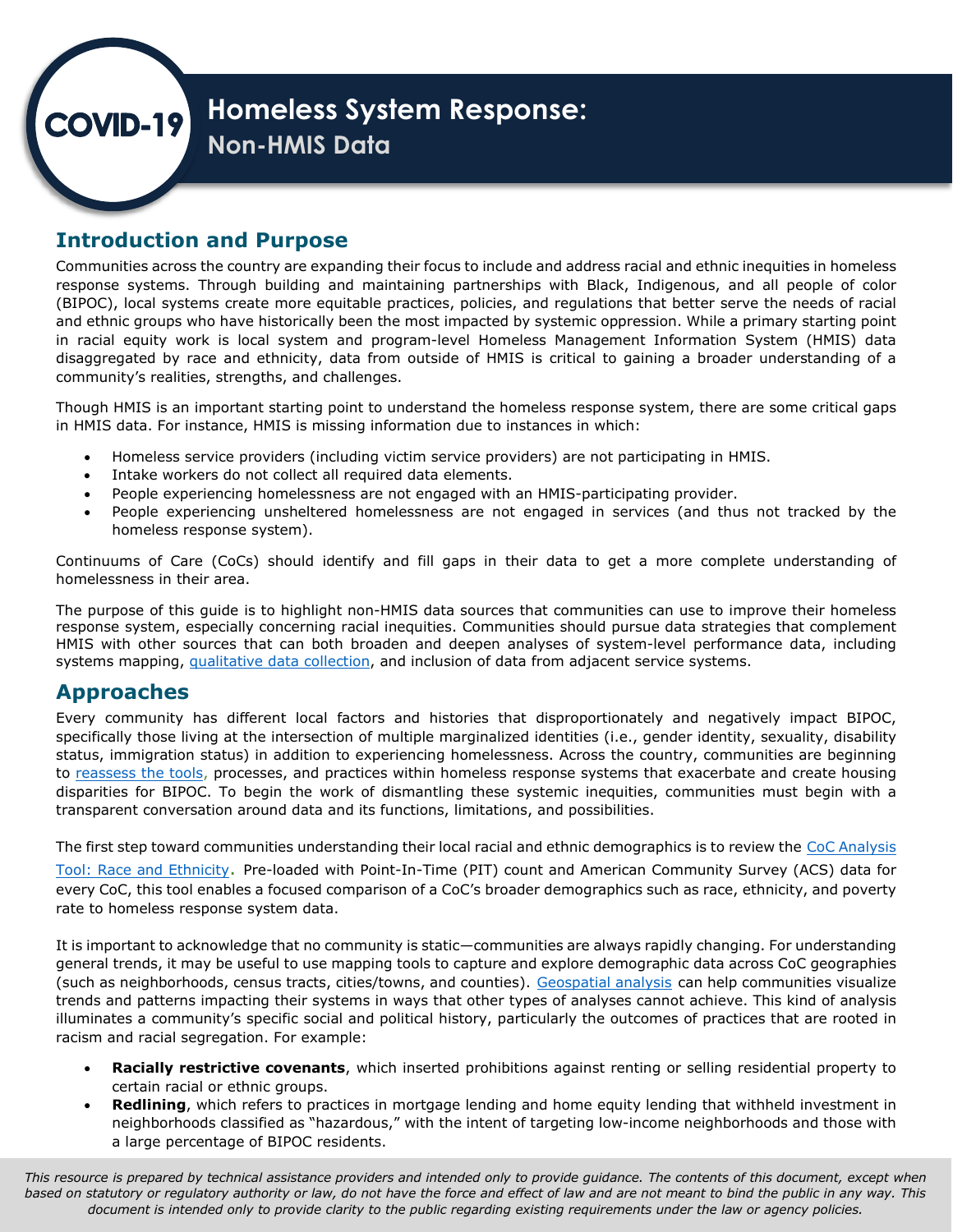Such practices were made illegal by the Fair Housing Act of 1968 but continue to negatively impact communities that are divided along racial or ethnic lines.

Intersectionality is a framework for better understanding how aspects of an individual or group's social and political identities are impacted by or benefit from systemic inequity. For example, it may be useful to conduct focus groups or community discussions to learn more about how racial discrimination intersects with lived experience of homelessness. Additionally, it may be useful to analyze data disaggregated by race/ethnicity *and* gender, age, sexuality, disability, or household type to specifically explore which populations experience the greatest racial inequalities in homeless response systems.

Another way of building a community's capacity to engage in the work of eliminating racial and ethnic disparities is by identifying those disparities in adjacent systems that have historically exacerbated experiences of homelessness and housing crises. Adjacent systems may include education, justice or local judicial, foster care, child welfare, mental or behavioral health, or workforce development systems. Communities can explore partnerships with adjacent systems, such as formal data-sharing agreements, that can provide the ability to perform client-level data matches across systems or explore trends in data. For example, gaining insights into how and when people with lived experience and expertise (PLEE) of homelessness interact with local jail and prison systems could be paired with existing quantitative or qualitative data from the homeless system to better understand and alleviate system inequities. When developing any type of partnership with an adjacent system, the focus should always prioritize the quality of the experiences, housing outcomes, and housing stability of BIPOC who have experienced or are experiencing homelessness.

| Data Source<br>Category                           | <b>Description of</b><br>Data                                                                                                                                                                                                                                                                                                                                                                                                                                      | <b>Links/Resources</b>                                                                                                                                                                                                                                                                                                                                                    |
|---------------------------------------------------|--------------------------------------------------------------------------------------------------------------------------------------------------------------------------------------------------------------------------------------------------------------------------------------------------------------------------------------------------------------------------------------------------------------------------------------------------------------------|---------------------------------------------------------------------------------------------------------------------------------------------------------------------------------------------------------------------------------------------------------------------------------------------------------------------------------------------------------------------------|
| Qualitative data from PLEE and<br><b>BIPOC</b>    | Gather critical insights and<br>experiences of homeless response<br>systems by providing compensated<br>opportunities for PLEE and currently<br>unhoused individuals to share their<br>deep insider knowledge of the<br>system.                                                                                                                                                                                                                                    | <b>HUD quidance document on</b><br>collecting qualitative data                                                                                                                                                                                                                                                                                                            |
| Hospital/health system data<br>Public health data | Community-level data regarding the<br>physical health conditions and<br>diseases may offer contextual clues<br>and ideas for meaningful health-<br>related partnerships with the<br>homeless response system (e.g.,<br>COVID-19 rates).<br>Similarly, reviewing information on<br>substance abuse and mental health<br>issues faced by individuals in<br>communities may be useful in<br>understanding and targeting<br>resources for marginalized<br>populations. | Local hospital systems<br><b>Centers for Disease Control and</b><br><b>Protection</b> (CDC)<br><b>CDC COVID Data Tracker</b><br><b>Substance Abuse and Mental</b><br><b>Health Data Archive (From</b><br>Substance Abuse and Mental Health<br>Services Administration [SAMHSA])<br><b>Departments of Public Health</b><br>National Health Care for the<br><b>Homeless</b> |
| Local town/city/county/state<br>government        | Depending on the community, city,<br>county, or state offices related to<br>health or human services,<br>communities may already have<br>access to useful datasets or data<br>analysis tools (such as geo-mapping<br>software).                                                                                                                                                                                                                                    | <b>State/County Government</b><br><b>Contact Information</b><br><b>Census mapping tools</b><br>(Census.gov)                                                                                                                                                                                                                                                               |

## **Non-HMIS Data Sources:**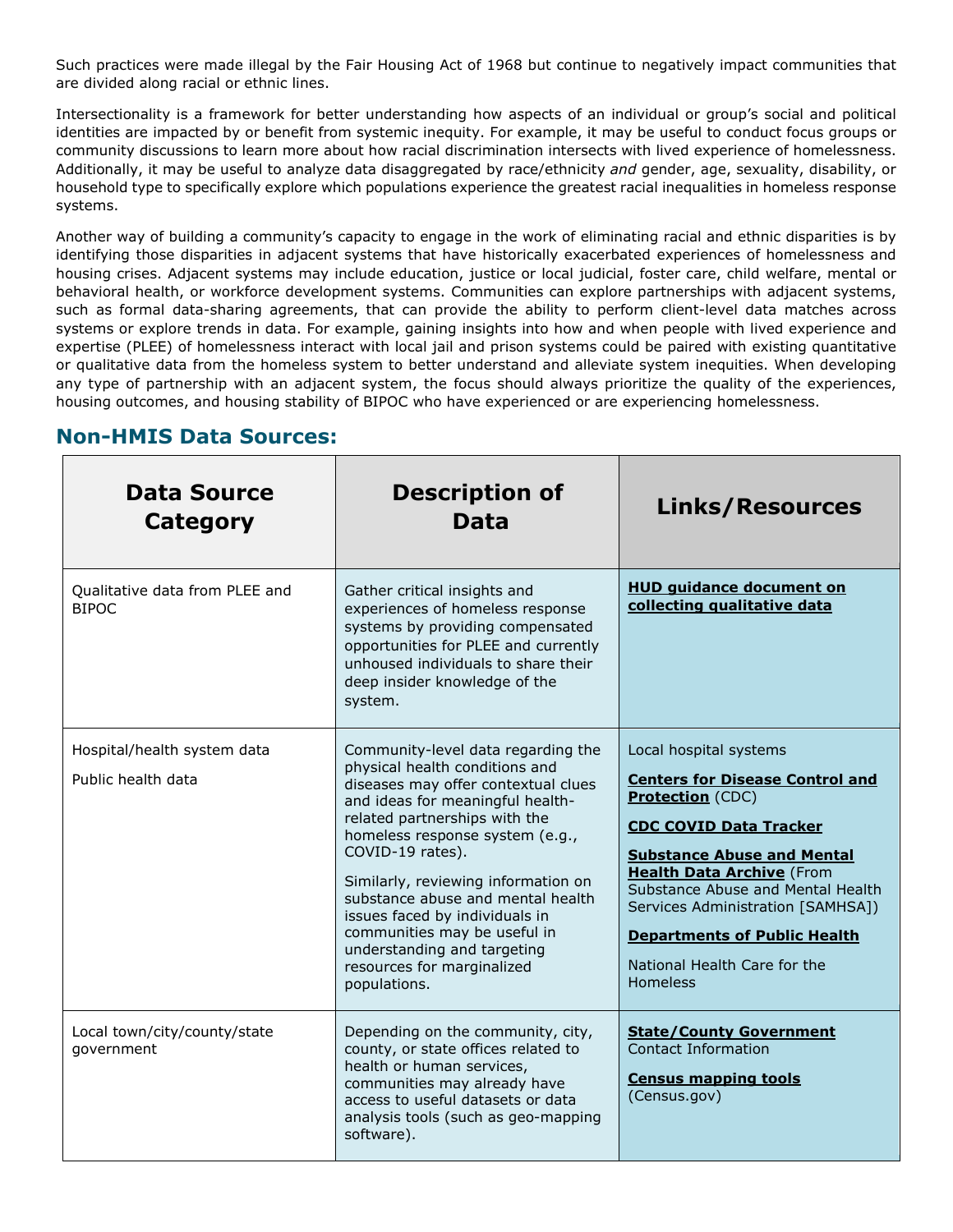|                                                                                                                                | This can include information on local<br>systems that support child<br>welfare/foster care,<br>mental/behavioral health,<br>developmental disabilities, and<br>others.                                                                                                                                                                                                                                                                                                          |                                                                                                                                                                    |
|--------------------------------------------------------------------------------------------------------------------------------|---------------------------------------------------------------------------------------------------------------------------------------------------------------------------------------------------------------------------------------------------------------------------------------------------------------------------------------------------------------------------------------------------------------------------------------------------------------------------------|--------------------------------------------------------------------------------------------------------------------------------------------------------------------|
| Legal/justice systems (e.g.,<br>eviction, recidivism, and re-entry<br>data), jails/prisons, police,<br>detention centers, etc. | National statistics on evictions are<br>available from several sources, and<br>local partnerships with legal aid<br>chapters could be explored to gather<br>relevant data (i.e., eviction court<br>filings that can be accessed as public<br>records).                                                                                                                                                                                                                          | <b>Local Legal Aid Chapter</b><br><b>The Eviction Lab</b>                                                                                                          |
| Schools and education systems<br>(e.g., data on the mobility of<br>households with youth experiencing<br>homelessness)         | McKinney-Vento liaisons are<br>representatives of local school<br>districts who coordinate services to<br>ensure that children and youth<br>experiencing homelessness enroll in<br>school and have the opportunity to<br>succeed academically.                                                                                                                                                                                                                                  | <b>National Center for Homeless</b><br><b>Education</b>                                                                                                            |
| Other child/youth services and<br>systems                                                                                      | The family Unification Program (FUP)<br>is coordinated nationally by local<br>Public Housing Authorities (PHAs),<br>typically in coordination with state or<br>county departments of family or<br>human services.<br>Runaway Homeless Youth (RHY) is a<br>program under the U.S. Department<br>of Health and Human Services with a<br>large menu of services ranging from<br>drop-in and outreach services to<br>various forms of transitional housing<br>as well as much more. | <b>Family Unification Program</b><br><b>Runaway Homeless Youth</b><br><b>Program</b>                                                                               |
| Economic or income data                                                                                                        | Communities may consider analyzing<br>local economic data such as poverty<br>rates, income levels, wealth gaps,<br>income inequality rates,<br>unemployment rates, and workforce<br>development information to<br>contextualize data from homeless<br>response systems (e.g., Workforce<br>Innovation and Opportunity Act<br>[WOIA] or other workforce<br>development programs may provide<br>meaningful employment-related<br>partnerships).                                   | <b>Census Data</b><br><b>Department of Labor programs</b><br><b>Workforce Performance Results</b>                                                                  |
| Street outreach information                                                                                                    | A current and ongoing understanding<br>of the location of encampments or<br>"hotspots" in addition to identifying<br>areas that are not typically labeled or<br>checked for people experiencing<br>homelessness.                                                                                                                                                                                                                                                                | This information is local and specific<br>to each CoC and can be collected<br>from outreach programs but may or<br>may not be included in HMIS data<br>collection. |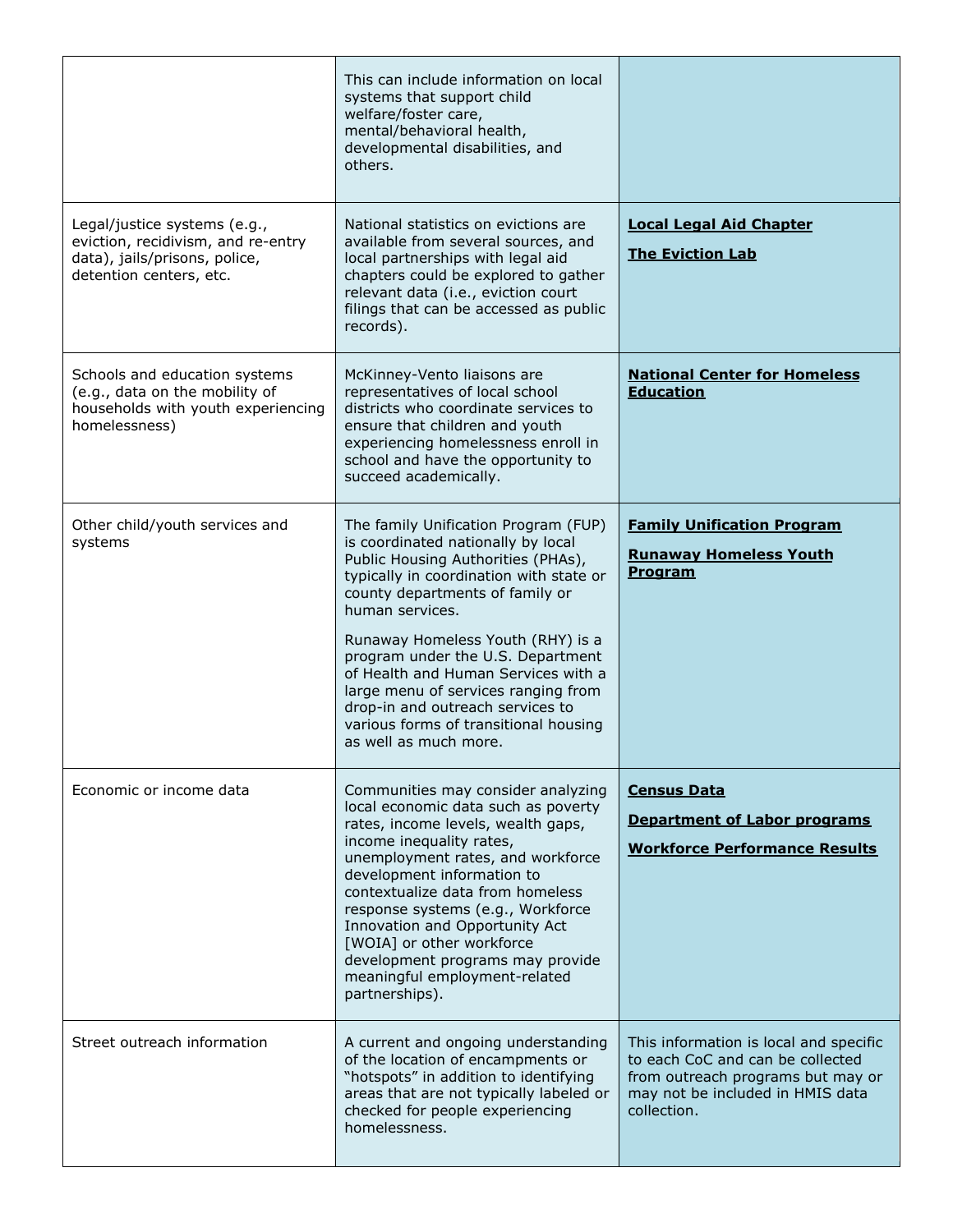|                    | A geographic understanding of any<br>rivers, bridges, mountains, beaches,<br>parks, parking lots, or other locations<br>where unhoused individuals are<br>living.<br>Natural community-building locations<br>such as convenience stores,<br>pharmacies, post offices, libraries,<br>laundromats, etc. |                                                                          |
|--------------------|-------------------------------------------------------------------------------------------------------------------------------------------------------------------------------------------------------------------------------------------------------------------------------------------------------|--------------------------------------------------------------------------|
| Affordable housing | Fair market rental (FMR) rates.<br>PHA data including information about<br>housing choice vouchers, site-based<br>vouchers, etc.                                                                                                                                                                      | FY 2022 Area Fair Market Rental<br>Rates<br><b>Listing of local PHAs</b> |

# **How Equitable Homeless Response Systems Can Use Non-HMIS Data**

As communities build the capacity to explore non-HMIS data to contextualize racial equity work, data interrogation should be driven and informed by the actual experiences and barriers faced by BIPOC PLEE. Building a shared understanding of these realities is crucial to changing how racial equity work is managed and undertaken. The following ideas may support communities in this regard:

- Digest and review HMIS and non-HMIS data with a diverse group of partners including PLEE and BIPOC.
- Ensure that there is a shared understanding of the HMIS and non-HMIS data, including an explanation of acronyms and technical concepts so that data is understandable to a wide variety of audiences.
- Co-develop approaches to quantitative and qualitative data collection with PLEE as well as stakeholders whose racial and ethnic identities align with the populations most impacted by homelessness in CoCs. Discuss the data together as a group and co-develop learning questions for further exploration. For example:
	- Which racial and ethnic groups are impacted by homelessness?
	- o How do community-wide demographic Census data compare to the demographics of individuals and families experiencing homelessness? Who is overrepresented in the homeless response system and who is underrepresented?
	- Where are households of different or multiple racial and ethnic identities accessing housing and services? Are there groups that experience barriers to accessing the system?
	- o Are there geographic areas where more individuals experience homelessness than in other areas? What factors may account for these geographical differences? What do you notice about these geographies?
	- o Is there funding for outreach teams?
	- o Is outreach team coverage comprehensive and culturally competent? Do outreach services reach racial and ethnic groups that are most impacted by homelessness? Are there gaps in outreach team coverage in certain areas and, if so, why? What trainings are available for outreach staff? How often are they conducted? Are they required or optional, and why?
	- o In what areas do folks who are connected to housing end up living? Which neighborhoods are these, and are they conducive to housing stability? Examples: Is the housing close to needed services, public transit, food, and social networks?
	- $\circ$  Are there racial or ethnic groups that return to homelessness at higher rates than other groups? If so, what do qualitative and quantitative data tell us about contributing factors to these patterns?
	- o Do people with certain racial or ethnic identities exit to permanent housing at different rates?
	- Does the length of stay before exiting to permanent housing differ by racial or ethnic groups? How can qualitative data collection help explain these differences in the quantitative performance of these groups?
- Utilize new insights gained through the process of acknowledging, accepting, and understanding the lived experiences of people who are impacted by homelessness, as well as communities of BIPOC, to develop and implement more racially equitable policies and practices.
- Within more racially equitable policies and practices, implement continuous quality improvement processes to ensure that the homeless response system can pivot and operationalize new strategies if current interventions are not producing equitable results.